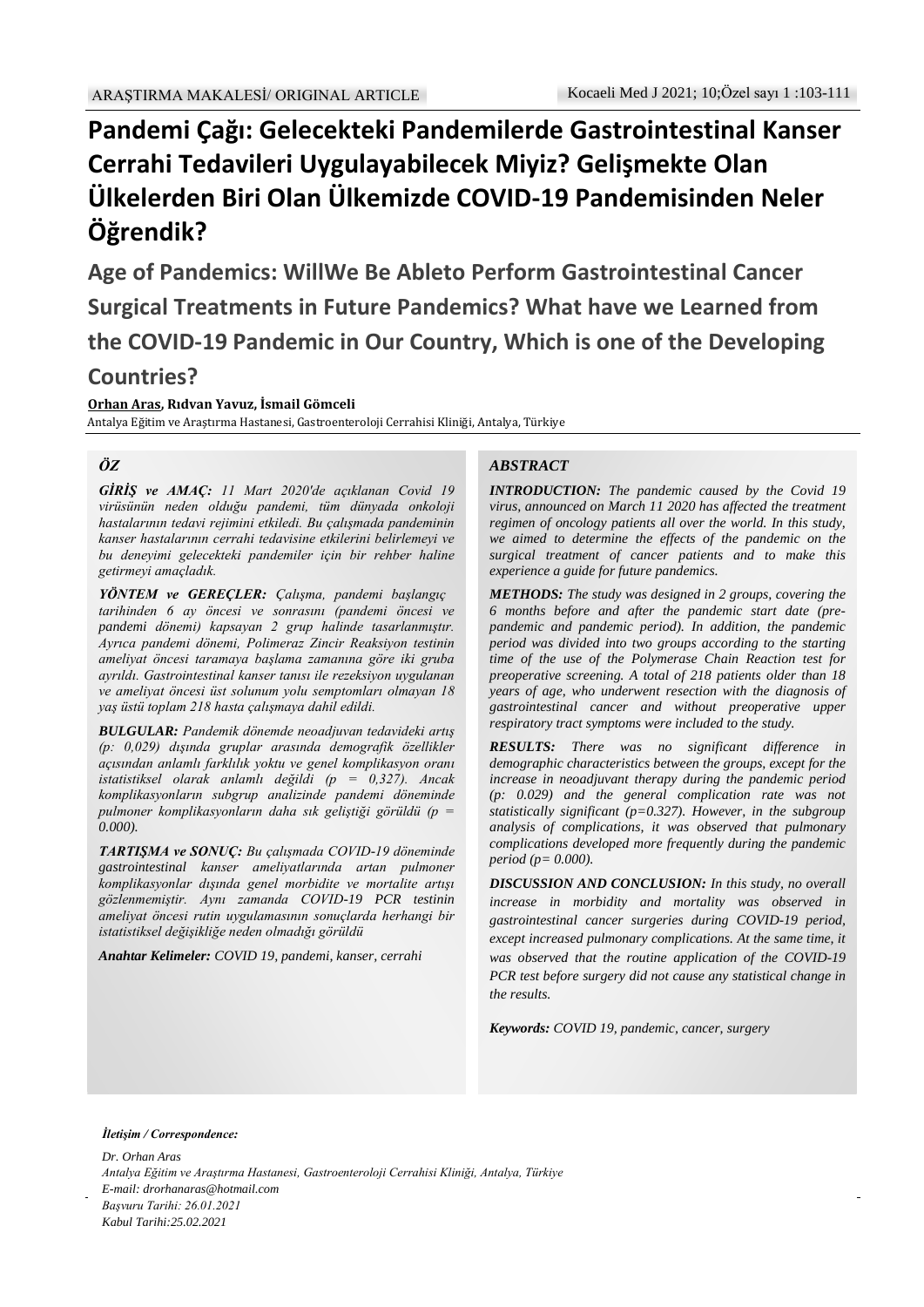## **INTRODUCTION**

 Wuhan, China's Hubei Province and forty-one patients were admitted to hospitals with presentations being fever, cough, weakness and the diagnosis of pneumonia with an unknown etiology (1,2). However, the incidence of isolated or coexisting abdominal and gastrointestinal symptoms such as diarrhea, nausea, vomiting, and abdominal discomfort were also common (3).

Considering that more than 18 million new cancer cases are detected annually globally, one of the most important problems in this process was the protection and continuity of treatment of immunosuppressive patients such as cancer patients. This unprecedented situation required special considerations for surgeons dealing with abdominal surgery and, specifically gastrointestinal cancer surgery. When the patients infected with Covid 19 were evaluated in the countries where the pandemic first appeared, it was found that the mortality rate was higher in patients with cancer (4,5). It has been claimed that cancer patients' being immunosuppressive due to both their existing diseases and medical and surgical treatments may be the reason for this situation (6,7).

First Covid-19 case was detected on 10 March 2020 in our country and Turkey have experienced a rapid increase in cases. After that, our hospital was appointed as a pandemic hospital and many clinics were converted into Covid-19 clinics. First and foremost, surgical procedures were reorganized in accordance with the local Disease Control Centers (DCC) guidelines and published guidelines of various international surgical associations (8,9). It was decided to operate only urgent patients and patients diagnosed with cancer, and to postpone elective surgical procedures. However, we did not have enough scientific data and experience on how effective these applications would be, as in the whole world.

Here, we aimed to determine the effects of the COVID-19 pandemic on the surgical treatment of cancer patients in our hospital by comparing the pre-pandemic period, and this experience to be a guide for possible pandemics in the future.

#### **MATERIALS AND METHODS**

This retrospective study was carried out in accordance with the Declaration of Helsinki and Good Clinical Practice guidelines. Ethical approval was obtained from (censored) Hospital Ethics committee (Decision number:12/7-13.08.2020).

A total of 218 patients older than 18 years of age, who underwent electively resection with the diagnosis of gastrointestinal cancer, and without preoperative upper respiratory tract symptoms in examination and history were included to the study. The patients' ages, gender, neoadjuvant medical history, ASA scores, location of the tumor, the type of surgery performed, the duration of the surgery, the amount of blood replacement applied, the day of hospitalization in the intensive care unit (ICU), postoperative complications, and the pathological stage of the tumor were recorded. Preoperative thorax and abdominal tomography was performed in all patients for staging.

In the "pandemic period", gastrointestinal system cancer patients with positive COVID-19 Polymerase Chain Reaction (PCR) test were transferred to COVID-19 services for treatment if they did not have urgent symptoms such as obstruction and bleeding.

The data of patients diagnosed with cancer and who underwent resection in our clinic between "March 11 2020" (the date declared by World Health Organisation (WHO) as a pandemic) to "September 22 2020" in six mounths period were recorded as "Pandemic period". Before this period, the data of patients with gastrointestinal cancer diagnosis and who underwent resection in our clinic between "August 18 2019" to "March 10 2020" in six mounths period were recorded as "Pre-pandemic period". "Pre-pandemic period" was designated as group 1, "Pandemic period" as group 2.

The "Pandemic period" was divided into group 2a and group 2b by accepting the cut-off date on May 31 2020, when the COVID-19 PCR test was routinely applied before surgery, in order to perform subgroup analysis.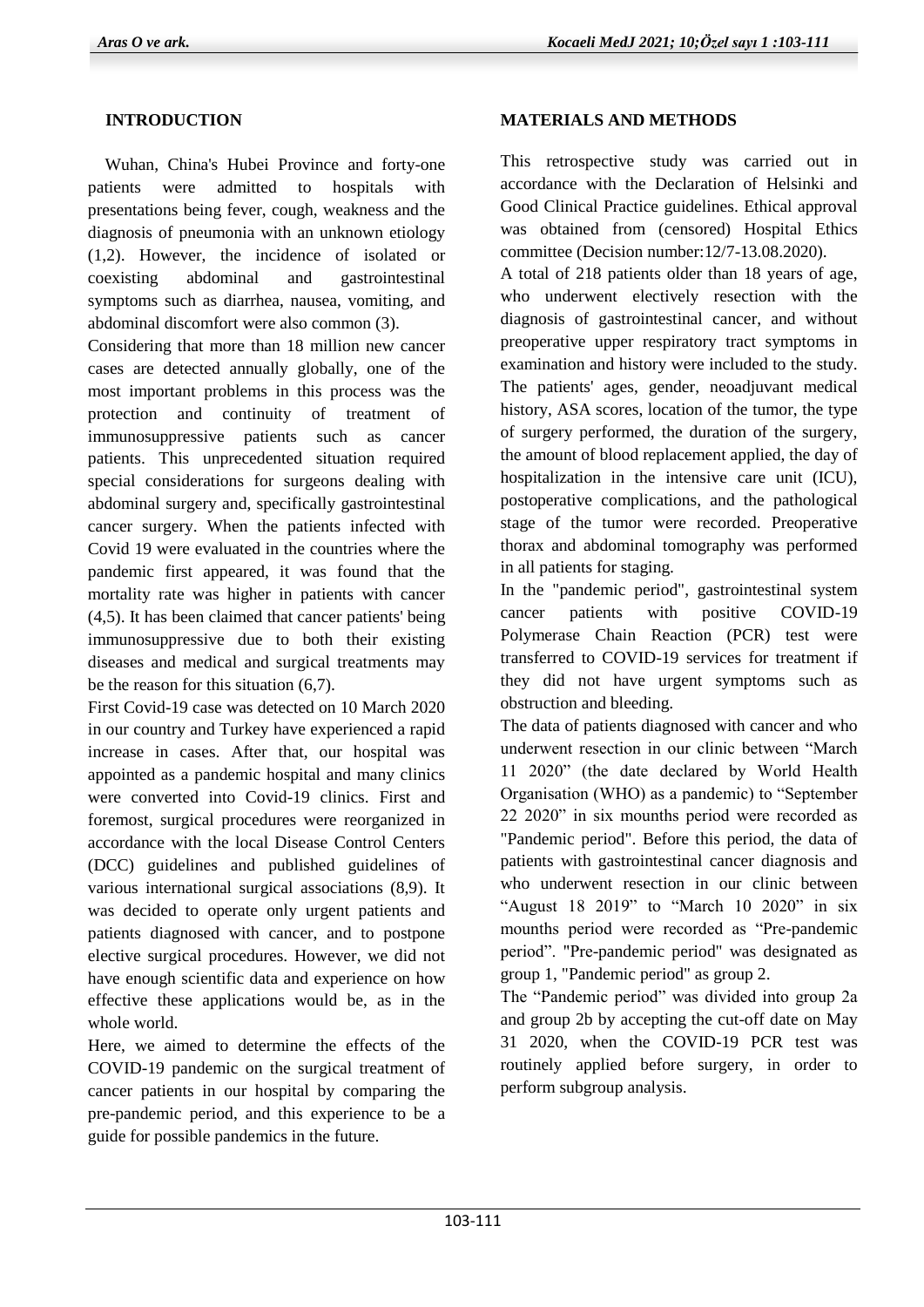# *Statistical Analysis*

 Statistical software package (SPSS 21 Inc., Chicago, IL, USA) was used for biostatistical analyses. The data obtained from the patients participating in the study were expressed as mean, standard deviation values and in percentages where appropriate. The distribution of the data was checked by the Kolmogorov- Simirnov test. Comparison of parametric data between two independent groups was made using the One-way Anova test. In the comparison of 3 groups, the homogeneity test of variances (Levene test) was accepted as parametric, and the Anova test was continued and the Bonferroni test was applied in the postHoc analysis. If a difference was found between the three groups, the new p value was obtained by Bonferoni correction ( $p = 0.017$ ). The data that was found to be significant in the Levene test was accepted as non-parametric, and the Welch Anova test and the Tamhane test in the postHoc analysis were performed. Categorical groups were compared by the Chi-Square and Fisher's Exact Test. Nonparametric tests were performed using the Kruskal-Wallis H test.

# **RESULTS**

 The demographic datas of the patients are given in Table 1. No statistical difference was observed between pre-pandemic (Group 1) and pandemic (Group 2) groups in terms of gender, age and American Society of Anesthesiologist (ASA) scores. It was determined that the patients who were operated during the pandemic period were mostly those who received neoadjuvant chemotherapy (nCT) or neoadjuvant chemo(radio)therapy (nCRT) treatment. The difference was statistically significant (pre-pandemic:17.5% vs pandemic:  $29.6\%$ , p= 0.029).

 Before and during the pandemic period, colorectal surgeries were performed most frequently in both periods, followed by esophagus, stomach and pancreatic surgery.

 There was no statistical difference between the two groups in terms of open and minimally invasive surgeries performed before and during the pandemic period ( $p= 0.246$ ).

 It was observed that the duration of the operations performed before the pandemic was statistically shorter than those performed during the pandemic period (189.0 vs 214.8 minutes; respectively.  $p = 0.001$ ). When the two groups were evaluated in terms of blood transfusion performed during surgery, it was found that a higher rate of blood transfusion was applied to the patients in group 1. There was no difference between the two groups in terms of intensive care and hospital stay, tumor stage and mortality (Table 2).

 While the general complication rate was 33.6% in the pre-pandemic period, it was 29.6% during the pandemic period and the difference was not statistically significant. However, in the subgroup analysis of complications, it was observed that pulmonary complications developed more frequently during the pandemic period than prepandemic period  $(13.6\% \text{ vs } 1.5\%$ , respectively; p= 0.000). It was found that surgical bleeding developed more frequently in the period before the pandemic than pandemic period (7.3% vs 1.2% respectively p= 0.041). Anastomotic leak and surgical site infection rates were found to be similar in both groups (Table 2).

 COVID-19 PCR test has been routinely applied to every patient since May 31, 2020 in our hospital. The "pandemic period" was divided into two groups, considering the May 31, 2020 deadline. Group 2a was assigned as patients who had not undergone preoperative COVID-19 PCR testing, and group 2b was routinely assigned patients with preoperative COVID-19 PCR testing. In the subgroup analysis of the newly formed groups, it was determined that the patients in group 2b were mostly those who received neoadjuvant therapy. Pulmonary complications were statistically more frequent in group 2a patients. There was no statistical difference between the groups in terms of demographics, total complications, pulmonary complications, length of hospital stay, length of stay in the intensive care unit, number of blood transfusions and mortality (Table 3, table 4).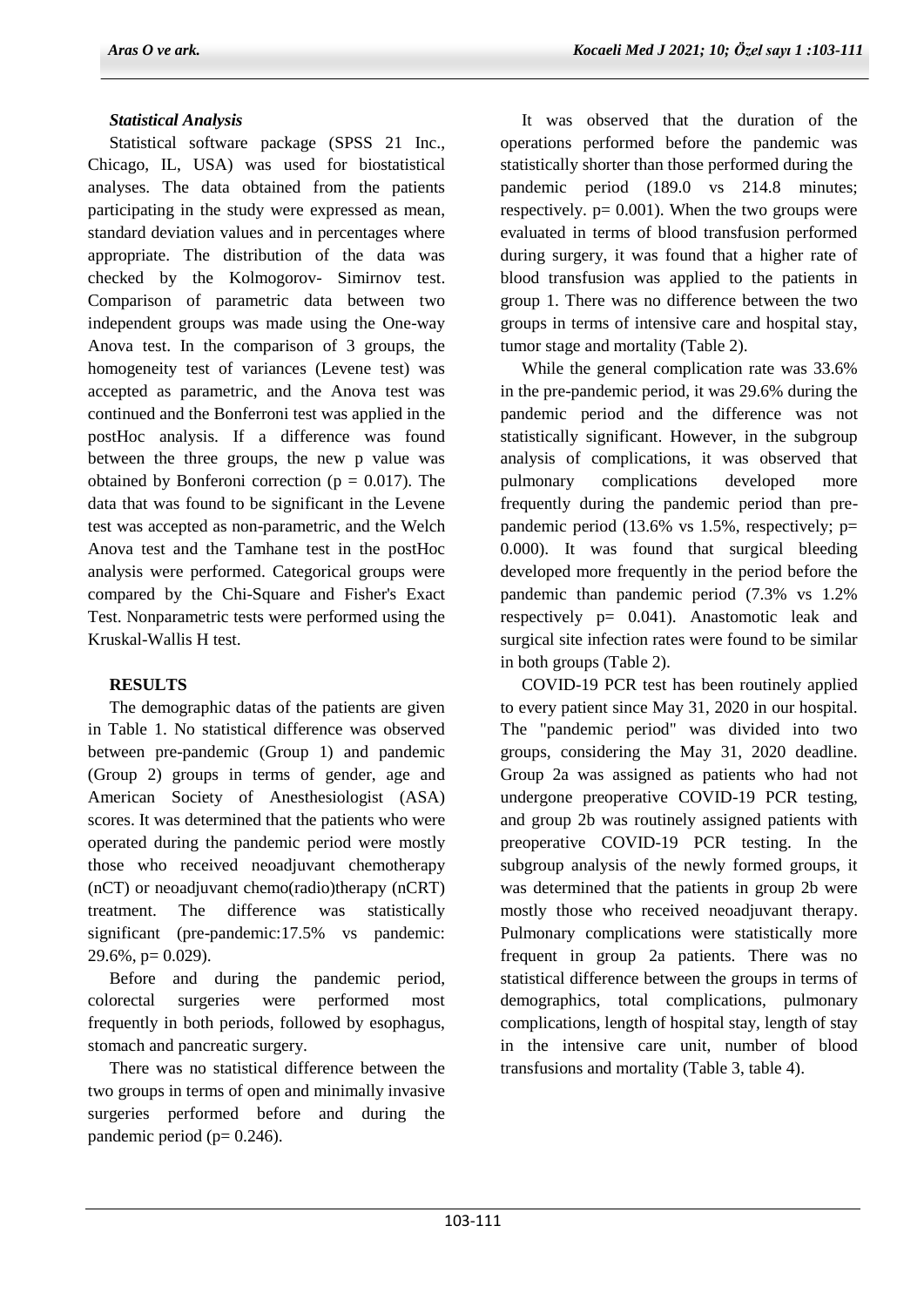#### **Table 1. Demographic characteristics of the patients**

| Gender                                                   |             |                                                                                                                                                                                                                                                                                                                                             |             |                 |
|----------------------------------------------------------|-------------|---------------------------------------------------------------------------------------------------------------------------------------------------------------------------------------------------------------------------------------------------------------------------------------------------------------------------------------------|-------------|-----------------|
| Female                                                   | 49 (35,9%)  | 26 (32,1%)                                                                                                                                                                                                                                                                                                                                  | 75 (34,4%)  | $0,345^{\circ}$ |
| Male                                                     | 88 (64,2%)  | 55 (67,9%)                                                                                                                                                                                                                                                                                                                                  | 143 (65,6%) |                 |
| Age                                                      | 61,48±11,49 | 62,37±12,17                                                                                                                                                                                                                                                                                                                                 | 61,81±11,73 | $0,590^b$       |
| <b>ASA Score</b>                                         |             |                                                                                                                                                                                                                                                                                                                                             |             |                 |
|                                                          | 21 (15,3%)  | 10 (12,3%)                                                                                                                                                                                                                                                                                                                                  | 31 (14,2%)  | $0,811^a$       |
| $\mathbf{II}$                                            | 75 (54,7%)  | 47 (58,0%)                                                                                                                                                                                                                                                                                                                                  | 122 (29,8%) |                 |
| $\mathbf{III}$                                           | 41 (29,9%)  | 24 (29,6%)                                                                                                                                                                                                                                                                                                                                  | 65 (29,8%)  |                 |
| $n-C(R)T$                                                |             |                                                                                                                                                                                                                                                                                                                                             |             |                 |
| <b>Yes</b>                                               | 24 (17,5%)  | 24 (29,6%)                                                                                                                                                                                                                                                                                                                                  | 48 (22,0%)  | $0,029^{\circ}$ |
| <b>No</b>                                                | 113 (82,5%) | 57 (70,4%)                                                                                                                                                                                                                                                                                                                                  | 170 (78,0%) |                 |
| <b>TumorLocation</b>                                     |             |                                                                                                                                                                                                                                                                                                                                             |             |                 |
| Colon-Rectum                                             | 63 (46,0%)  | 37 (45,7%)                                                                                                                                                                                                                                                                                                                                  | 100 (45,9%) |                 |
| Esophagus-Stomach                                        | 34 (24,8%)  | 23 (28,4%)                                                                                                                                                                                                                                                                                                                                  | 57 (26,1%)  | $0,907^{\circ}$ |
| Pancreaticobiliary                                       | 25 (18,2%)  | 15 (18,5%)                                                                                                                                                                                                                                                                                                                                  | 40 (18,3%)  |                 |
| Other <sup>®</sup>                                       | 15 (10,9%)  | $6(7, 4\%)$                                                                                                                                                                                                                                                                                                                                 | 21 (9,6%)   |                 |
| <b>Type of Surgery</b>                                   |             |                                                                                                                                                                                                                                                                                                                                             |             |                 |
| Open                                                     | 103 (75,2%) | 65 (80,2%)                                                                                                                                                                                                                                                                                                                                  | 168 (77,1%) | $0,246^{\circ}$ |
| Minimallyinvasive                                        | 34 (24,8%)  | 16 (19,8%)                                                                                                                                                                                                                                                                                                                                  | 50 (22,9%)  |                 |
| $h \cap$ $\longrightarrow$<br>$\alpha$ $\alpha$ $\alpha$ |             | $\mathcal{A} \cap \mathcal{A}$ , $\mathcal{A}$ , $\mathcal{A}$ , $\mathcal{A}$ , $\mathcal{A}$ , $\mathcal{A}$ , $\mathcal{A}$ , $\mathcal{A}$ , $\mathcal{A}$ , $\mathcal{A}$ , $\mathcal{A}$ , $\mathcal{A}$ , $\mathcal{A}$ , $\mathcal{A}$ , $\mathcal{A}$ , $\mathcal{A}$ , $\mathcal{A}$ , $\mathcal{A}$ , $\mathcal{A}$ , $\mathcal$ |             |                 |

*<sup>a</sup>Pearson Chi-Square, <sup>b</sup>Oneway Anova, ASA: American Society of Anesthesiologist, n-C(R)T : Neoadjuvant Chemo(Radio)Therapy,* 

*\* Liver (n:6), Surrenal Gland (n:3), CRS-HIPEC (Cytoreductive Surgery- Hyperthermic intraperitoneal chemotherapy)(n:9), Debulking surgery (n:3)*

| Table 2. Clinical characteristics and the complications of the patients                                                                          |                                    |                               |                       |                 |  |
|--------------------------------------------------------------------------------------------------------------------------------------------------|------------------------------------|-------------------------------|-----------------------|-----------------|--|
|                                                                                                                                                  | Group 1<br>(Pre-pandemic)<br>N:137 | Group 2<br>(Pandemic)<br>N:81 | <b>Total</b><br>N:218 | P value         |  |
| <b>Operation Time (Mean) ±SD (Minute)</b>                                                                                                        | 189,0±51,4                         | 214,8±55,8                    | 198,6±54,4            | $0,001^a$       |  |
| <b>Amount of Blood Transfussion (Unit)</b>                                                                                                       | $1,53\pm2,19$                      | $0,95 \pm 1,31$               | $1,31\pm1,92$         | $0,032^a$       |  |
| Length of ICU Stay                                                                                                                               | $1,94+5,00$                        | $2,01\pm3,95$                 | 1,97±4,63             | $0,914^{\circ}$ |  |
| <b>Length of HospitalStay</b>                                                                                                                    | 8,09±5,52                          | 8,14±5,31                     | $8,11\pm5,43$         | $0,950^{\circ}$ |  |
| <b>Complications</b>                                                                                                                             |                                    |                               |                       |                 |  |
| Yes                                                                                                                                              | 46 (33,6%)                         | 24 (29,6%)                    | 70 (32,1%)            | $0,327^b$       |  |
| No                                                                                                                                               | 91 (66,4%)                         | 57 (70,4%)                    | 148 (67,9%)           |                 |  |
| <b>Surgical site infections</b>                                                                                                                  | 12 (8,8%)                          | 4 (4,9%)                      | 16 (7,3%)             | $0,222^c$       |  |
| Pulmonarycomplicatios                                                                                                                            | 2(1,5%)                            | 11 (13,6%)                    | 13 (6,0%)             | $0,000^c$       |  |
| Anastomoticleakage                                                                                                                               | 20 (14,6%)                         | 8 (9,9%)                      | 28 (12,8%)            | $0,214^c$       |  |
| Surgicalbleeding                                                                                                                                 | 10 (7,3%)                          | $1(1,2\%)$                    | 11 (5,0%)             | $0,041^c$       |  |
| <b>TNM Stage</b>                                                                                                                                 |                                    |                               |                       |                 |  |
|                                                                                                                                                  | 40 (29,2%)                         | 19 (23,5%)                    | 59 (27,1%)            | $0,748^{b}$     |  |
| 2                                                                                                                                                | 43 (31,4%)                         | 25 (30,9%)                    | 68 (31,2%)            |                 |  |
| 3                                                                                                                                                | 34 (24,8%)                         | 22 (27,2%)                    | 56 (25,7%)            |                 |  |
| 4                                                                                                                                                | 20 (14,6%)                         | 15 (18,5%)                    | 35 (16,1%)            |                 |  |
| Mortality (%)                                                                                                                                    | $6(4, 4\%)$                        | $6(7, 4\%)$                   | 12 (5,5%)             | $0,257^b$       |  |
| "Oneway Anova, <sup>b</sup> Pearson Chi-Square, 'Fisher's Exact Test, SD:Standard Deviation, ICU:Intensive Care Unit, TNM: Tumor Node Metastasis |                                    |                               |                       |                 |  |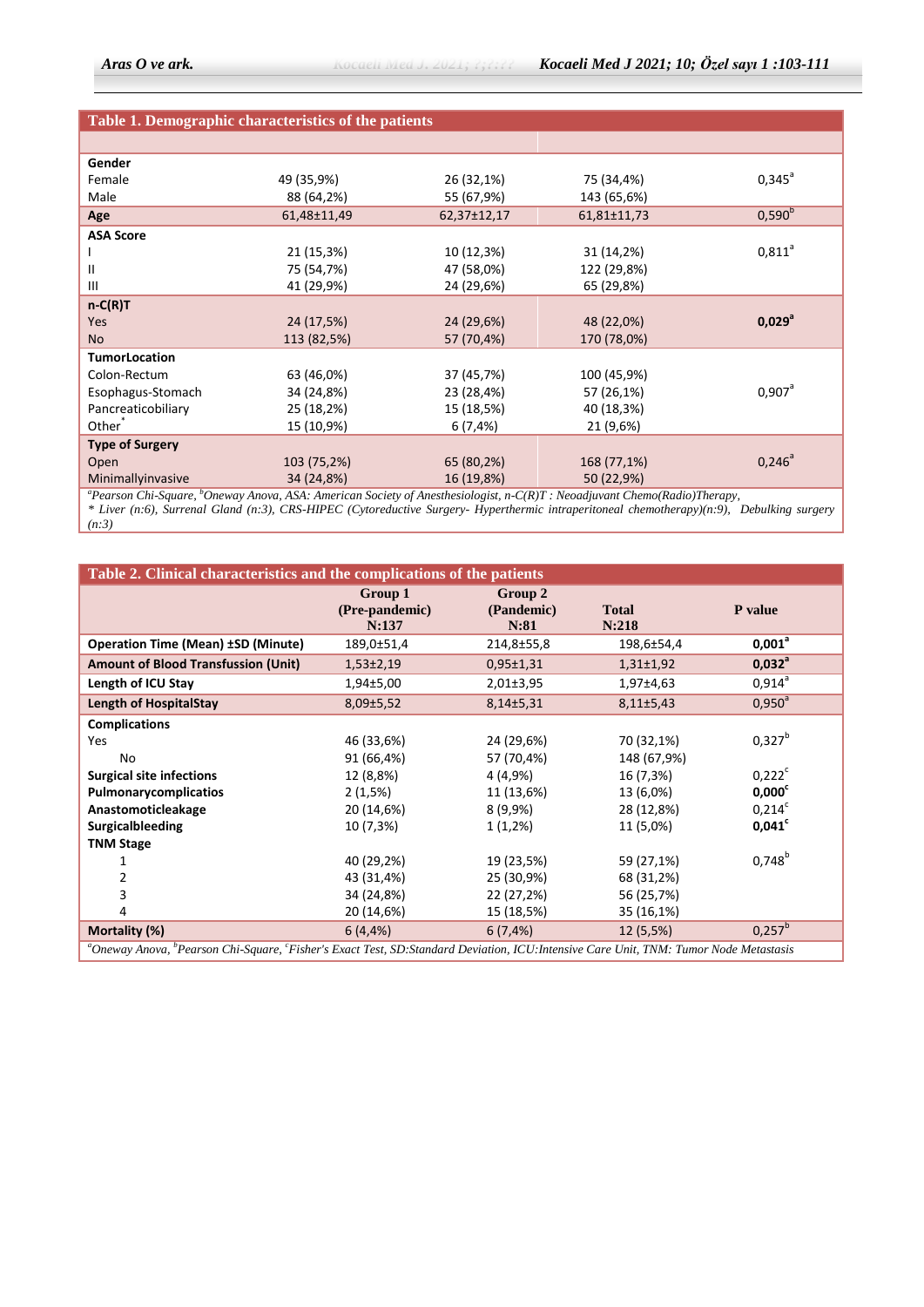| Table 3. Demographics of the patiens at COVID-19 pandemic period                                                                                                           |                  |                  |                      |                 |
|----------------------------------------------------------------------------------------------------------------------------------------------------------------------------|------------------|------------------|----------------------|-----------------|
|                                                                                                                                                                            | Group 2a<br>N:33 | Group 2b<br>N:48 | <b>Total</b><br>N:81 | P value         |
| Gender                                                                                                                                                                     |                  |                  |                      |                 |
| Female                                                                                                                                                                     | 11 (33,3%)       | 15 (31,2%)       | 26 (32,1%)           | $0,516^a$       |
| Male                                                                                                                                                                       | 22 (66,7%)       | 33 (68.8%)       | 55 (67,9%)           |                 |
| Age                                                                                                                                                                        | 63,88±13,8       | $61,33 \pm 10,9$ | 62,37±12,17          | $0,358^{b}$     |
| <b>ASA Score</b>                                                                                                                                                           |                  |                  |                      |                 |
|                                                                                                                                                                            | 5 (15,2%)        | 5(10,4%)         | 10 (12,3%)           | $0,794^{\circ}$ |
| Ш                                                                                                                                                                          | 19 (57,6%)       | 28 (58,3%)       | 47 (58,0%)           |                 |
| III                                                                                                                                                                        | 9(27,3%)         | 15 (31,2%)       | 24 (29,6%)           |                 |
| $n-C(R)T$                                                                                                                                                                  |                  |                  |                      |                 |
| <b>Yes</b>                                                                                                                                                                 | $4(12,1\%)$      | 20 (41,7%)       | 24 (29,6%)           | $0,004^c$       |
| <b>No</b>                                                                                                                                                                  | 29 (87,9%)       | 28 (58,3%)       | 57 (70,4%)           |                 |
| <b>TumorLocation</b>                                                                                                                                                       |                  |                  |                      |                 |
| Colorectal                                                                                                                                                                 | 11 (33,3%)       | 26 (54,2%)       | 37 (45,7%)           | $0,144^{\circ}$ |
| Esophagus-Stomach                                                                                                                                                          | 12 (36,4%)       | 11 (22,9%)       | 23 (28,4%)           |                 |
| Pancreas                                                                                                                                                                   | 9(27,3%)         | 6(12,5%)         | 15 (18,5%)           |                 |
| Other <sup>®</sup>                                                                                                                                                         | $1(3,0\%)$       | $5(10, 4\%)$     | $6(7, 4\%)$          |                 |
| <b>Type of Surgery</b>                                                                                                                                                     |                  |                  |                      |                 |
| Open                                                                                                                                                                       | 29 (87,9%)       | 36 (75,0%)       | 65 (80,2%)           | $0,125^a$       |
| MinimallyInvasive                                                                                                                                                          | $4(12,1\%)$      | 12 (25,0%)       | 16 (19,8%)           |                 |
| <sup>a</sup> Pearson Chi-Sauare, <sup>b</sup> Oneway Anova <sup>c</sup> Fisher's Fract Test, ASA: American Society of Anesthesiologist, n.C(R)T: Neoadjuvant Chemo (Radio) |                  |                  |                      |                 |

*<sup>a</sup>Pearson Chi-Square, <sup>b</sup>Oneway Anova,<sup>c</sup>Fisher's Exact Test, ASA: American Society of Anesthesiologist, n-C(R)T: Neoadjuvant Chemo (Radio) Therapy*

| Table 4. Analysis of the complications in patiens at COVID-19 pandemic period.                                                         |                  |                  |                      |                      |  |
|----------------------------------------------------------------------------------------------------------------------------------------|------------------|------------------|----------------------|----------------------|--|
|                                                                                                                                        | Group 2a<br>N:33 | Group 2b<br>N:48 | <b>Total</b><br>N:81 | P value              |  |
| <b>Surgical Site Infection</b>                                                                                                         | $1(3,0\%)$       | 3(6,2%)          | 4 (4,9%)             | $0,586^{\circ}$      |  |
| <b>PulmonaryComplication</b>                                                                                                           | 6(18,2%)         | $5(10, 4\%)$     | 11 (13,6%)           | $0,429$ <sup>a</sup> |  |
| AnastomoticLeakage                                                                                                                     | $2(6,1\%)$       | 6(12,5%)         | 8 (9,9%)             | $0,517^a$            |  |
| <b>SurgicalBleeding</b>                                                                                                                | 0                | $1(2,1\%)$       | $1(1,2\%)$           | $0,386^a$            |  |
| <b>Operation Time (Mean) ±SD (Minute)</b>                                                                                              | 213,0±57,1       | 216,0±55,5       | 214,8±55,8           | $0,813^{\circ}$      |  |
| <b>Amount of Blood Transfussion (Unit)</b>                                                                                             | $0,73\pm1,2$     | $1,1{\pm}1,37$   | $0.95 \pm 1.31$      | $0,206^a$            |  |
| Length of ICU Stay                                                                                                                     | 2,27±5,2         | $1,83\pm2,8$     | $2,01\pm3,95$        | $0,626^{\circ}$      |  |
| <b>Length of HospitalStay</b>                                                                                                          | $7,12\pm3.5$     | $8,83\pm 6,2$    | $8,14+5,3$           | $0,155^a$            |  |
| <b>TNM Stage</b>                                                                                                                       |                  |                  |                      |                      |  |
|                                                                                                                                        | 8 (24,2%)        | 11 (22,9%)       | 19 (23,5%)           | $0,102^b$            |  |
| 2                                                                                                                                      | 13 (39,4%)       | 12 (25,0%)       | 25 (30,9%)           |                      |  |
| 3                                                                                                                                      | 10 (30,3%)       | 12 (25,0%)       | 22 (27,2%)           |                      |  |
| 4                                                                                                                                      | $2(6,1\%)$       | 13 (27,1%)       | 15 (18,5%)           |                      |  |
| Mortality (%)                                                                                                                          | $4(12,1\%)$      | $2(4,2\%)$       | $6(7, 4\%)$          | $0,181^{b}$          |  |
| <sup>a</sup> Pearson Chi-Square, <sup>b</sup> Oneway Anova, SD:Standard Deviation, ICU:Intensive Care Unit, TNM: Tumor Node Metastasis |                  |                  |                      |                      |  |

#### **DISCUSSION**

 In this study, the results of gastrointestinal system cancer surgeries performed during the COVID-19 pandemic period, in line with the recommendations of international guidelines, were compared with the pre-pandemic results. The aim of the study is to observe how the treatment of gastrointestinal cancer surgery is affected during this period and to make a prediction for surgical applications for pandemics that may develop in the following years.

 In this study, no overall increase in morbidity and mortality was observed in gastrointestinal

cancer surgeries during COVID-19 period, except increased pulmonary complications and reduction in intraoperative blood transfusion. At the same time, it was observed that the routine application of the COVID-19 PCR test preoperatively to patients who underwent surgery did not cause any statistical change in surgical results.

 In the early stages of the COVID-19 pandemic, an estimated 2.3 million cancer operations worldwide were delayed due to the risk of hospital transmission (10). However, some guidelines have been published to manage the treatment of cancer patients (11-14). Some changes were made in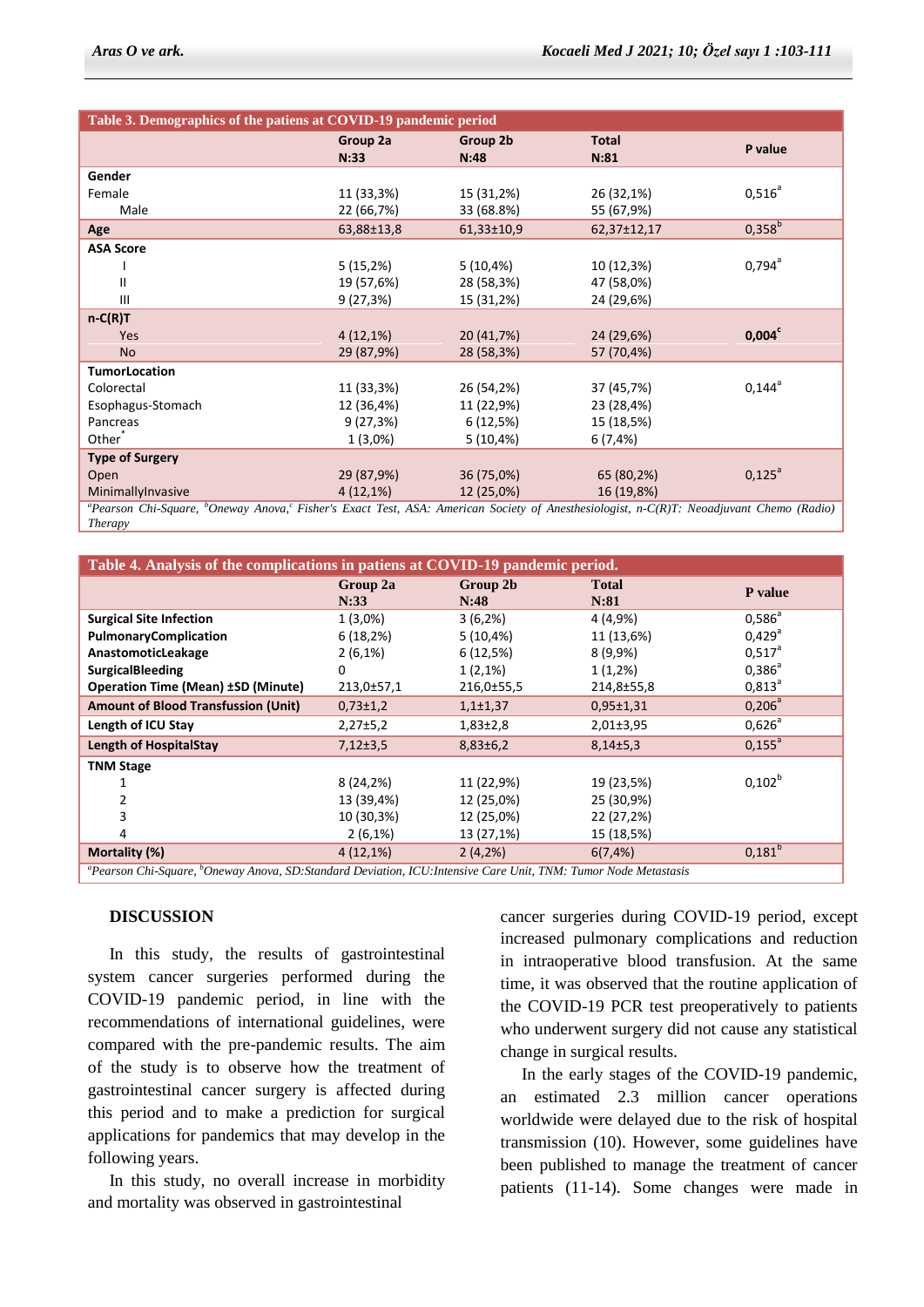surgical practices in line with these recommendations. For example, because of the spread of the virus causing COVID-19 is mainly through droplets and surfaces, a negative-pressure operating room (OR) has been recommended in order to optimize the protection of health personel from contagious pathogens (15). Another recommendation is the donning of Personal Protective Equipment (PPE) including N95 mask, cap, gloves, face and eye protection.

 As in all over the world, a significant decrease was observed in the number of gastrointestinal cancer surgeries in our hospital during the pandemic period. The most important reasons for this were that patients wanted to postpone their operations until after the pandemic due to the concerns of COVID-19 transmission, and a part of the hospital beds were reserved for pandemic patients within the framework of national health measures and the two-person patient rooms were reduced to one person in order to minimize the risk of contamination. At the same time, surgeons' indications for  $nC(R)T$  have expanded due to the reduction of beds reserved for patients other than COVID-19 positive patients. However, inevitably, as seen in the pandemic period of our study, patients who had completed nC(R)T treatment began to apply to clinics for surgical treatment after a while. However, we did not observe a statistically significant difference between the results of the operations performed between the pandemic period mostly in which patients received nC(R)T treatment were operated and the pre-pandemic period.

 These changes in daily surgical practice and the recommendations made in the guidelines created some additional problems, especially for developing countries. Particularly due to the economic burden of the pandemic and the high cost of some of the suggestions made in the guidelines such as negative pressure operation rooms - it was difficult to fulfill all these suggestions in developing countries like us. We continued our own surgical practice within the framework of recommendations made in international guidelines. For example;

 Some authors suggest that performing a closed, controlled procedure is potentially safer than having an open abdomen which is widely dispersible fluids and smoke, while others have stated that it is safer to avoid laparoscopy due to the risk of viral spread because of pneumoperitoneum. There are also some recommendations regarding operating room safety during minimally invasive surgery (MIS). Since active replication of the COVID-19 virus has been reported to occur in the respiratory and gastrointestinal systems, it is mentioned that aerosol transmission may pose a potential danger during gastrointestinal system surgery (16,17). Passive evacuation systems which are using electrostatic filters have been proposed, but in our hospital where such filters are not available, no adverse results have been observed after surgeries with standard protective equipment (18).

 Another important issue is postoperative extubation and it is claimed to be extremely dangerous for viral spread. For this reason, it is recommended to use negative pressure OR during the pandemic (19). However, negative pressure ORs are quite costly and it may not be possible to convert existing operating rooms to negative pressure rooms in case of a sudden pandemic. Similarly, high-efficiency particulate air (HEPA) filters are recommended to prevent toxic aerosol circulation in operating rooms (20). There are only two negative pressure operation rooms in our hospital and these rooms are used only for patients with COVID (+). All other operating rooms are standard rooms with HEPA filters and during the pandemic these rooms were used for all surgical procedures - except for patients with proven COVID (+). In these conditions, viral contamination was not observed in any patients and healthcare personnel after all gastrointestinal surgical operations performed in standard HEPA filtered ORs. It is also claimed that typical modern ventilation systems use ceiling purified air and suck in contaminated air near the floor. Therefore, aerosols contaminated with the COVID-19 virus guided to the floor, then to the side walls and corners of the operating room (21). For this reason, an operating table placed in the center of the operating room, around which the patient and surgical personnel are located, seems to be the safest area. Although the number of patients decreased during the pandemic period, minimally invasive gastrointestinal system cancer operations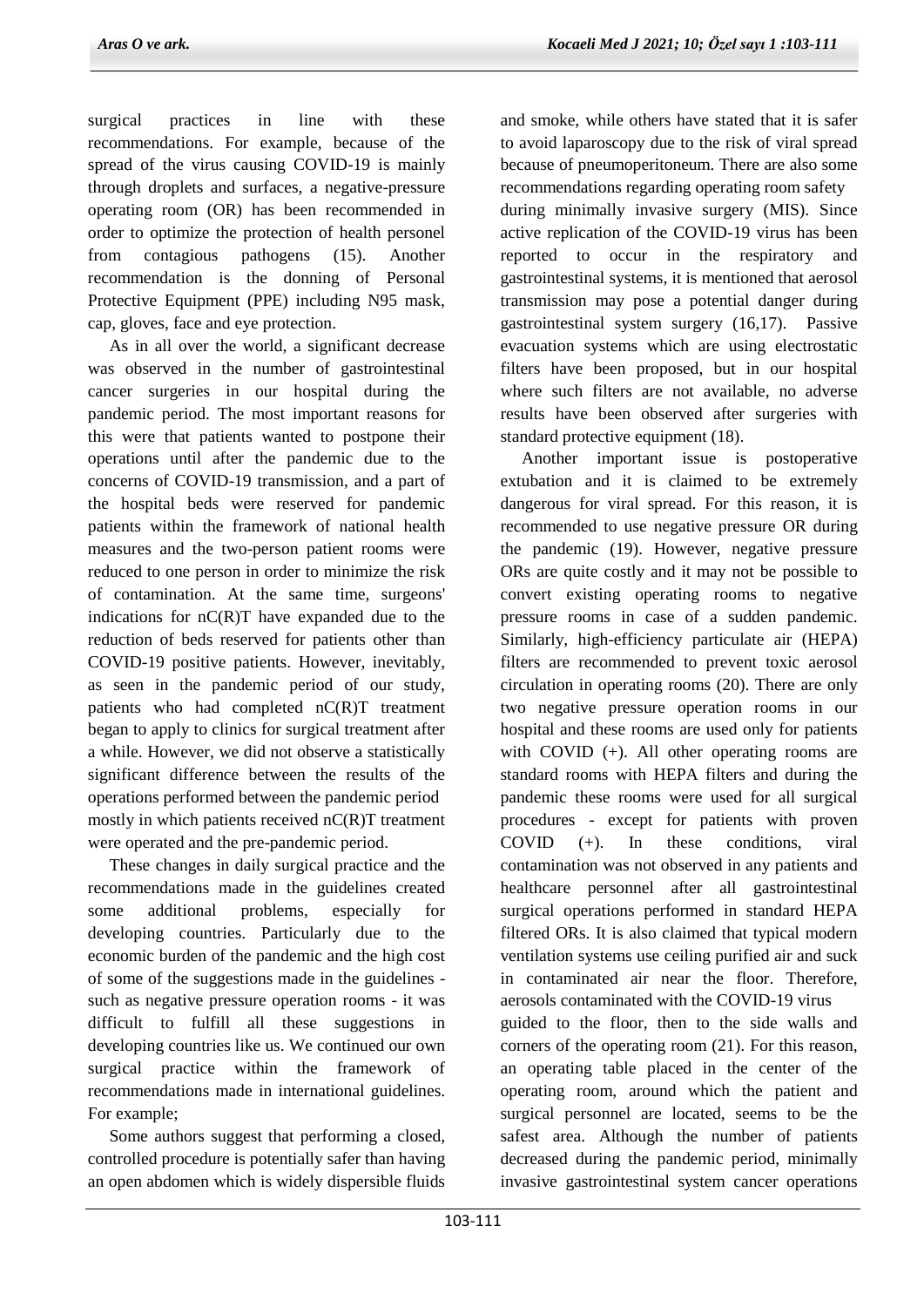were continued both laparoscopically and robotically in our clinic and as suggested by some authors (22), minimally invasive surgical procedures were performed with low intraabdominal pressure, minimal electrocautery using, and standard personal protective equipment (N95 mask, cap, gloves, face and eye protection). In our study, no difference was observed between the results of minimally invasive gastrointestinal system cancer surgery performed during the pandemic period and those performed before the pandemic.

 The two results of our study were the prolongation of the operation times during the pandemic period and the decrease in the number of blood transfusions performed during the operation. The longer operation time during the pandemic period may be due to the more careful intubation and extubation practices of anesthesiologists, in line with the recommendations of international guidelines. Due to the increasing need for intensive care beds for COVID-19 (+) patients, also surgeons may be concerned about minimizing possible contamination during surgery and minimizing the need for intensive care bed due to postoperative complications. All these factors may be the reason of the increase operatin time during the pandemic period, as well as the reason of the decreased need for blood transfusion during surgery.

 Despite these, in our study, an increase was observed in pulmonary complications in gastrointestinal cancer patients operated during the pandemic period compared to the pre-pandemic period. Interestingly, all of these patients had no pulmonary symptoms in their physical examination and no radiologic findings in their preoperative staging tomography. Routine COVID-19 PCR testing may be considered in the preoperative period to reduce pulmonary complications during the pandemic period. However, we found no statistically significant difference in terms of pulmonary complications when the patients who were operated before and after the period when we routinely started the preoperative COVID-19 PCR test during the pandemic period. Moreover, the COVID-19 PCR test performed while the intensive care follow-up of a patient who died due to pulmonary complications during the pandemic

period was also found negative. Although it is difficult to explain this situation, it may be thought that performing a preoperative routine COVID-19 PCR test does not provide an additional benefit in terms of surgical results other than detecting COVID-19 positive patients and protecting healthcare personnel.

 Studies published in Italy and China during the pandemic period, no difference was observed compared to the pre-pandemic period in terms of postoperative morbidity such as surgical site infection, hospital stay and cost (23,24). In our study, too, no statistically significant difference was observed in mortality and postoperative morbidity between the two periods - except for pulmonary complications. All postoperative mortalities during the pandemic period were due to surgical complications - all of them septic condition after anastomotic leak.

# **CONCLUSION**

 The COVID-19 pandemic probably most affected developing countries. In addition to the economic crisis in these countries, it has become very difficult to maintain the current health system. Especially in gastrointestinal cancer surgery, it was very difficult to manage this process by trying to put the applications recommended in the international guidelines into surgical practice and on the other hand, the obligation of operate these patients. Moreover, it may not be possible for all countries to provide high-cost surgery conditions recommended for open and minimally invasive surgical procedures. Even if it is economically possible, such transformations may not be made urgently in cases of sudden pandemics. As seen in our study - although retrospective and uncontrolled - gastrointestinal cancer surgeries can be performed without any serios morbidities in standard HEPA filtered operating rooms under routine use of personal protective equipment (N95 mask, cap, gloves, face and eye protection).

 For future pandemics, at least HEPA filtered operation rooms and personal protective equipment such as N95 mask, cap, gloves, face and eye protection should be included in standard practices.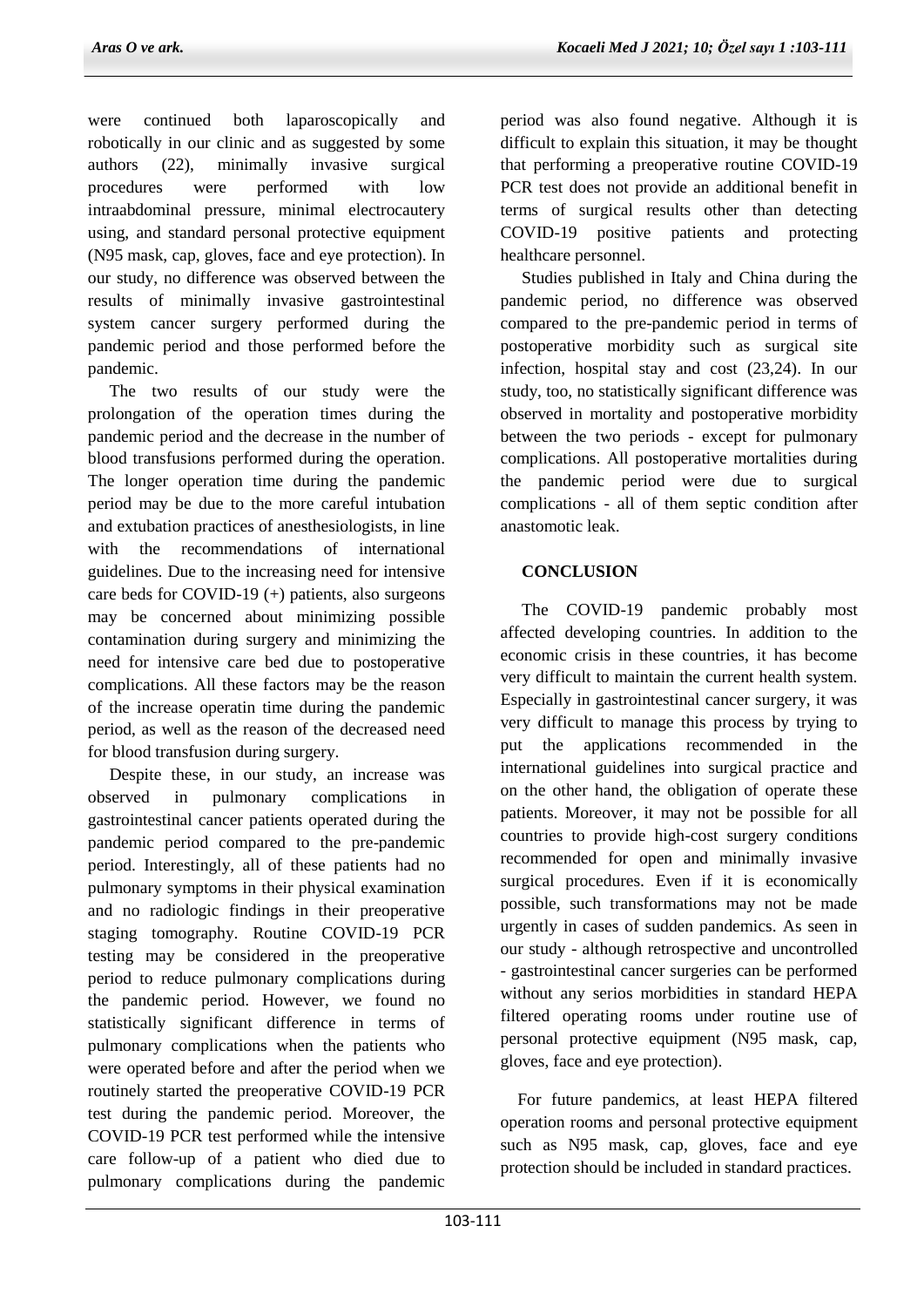### **REFERENCES**

1.Lu H, Stratton CW, Tang YW. (2020) Outbreak of pneumonia of unknown etiology in Wuhan, China: the mystery and the miracle. J Med Virol. 92(4):401–2. doi: 10.1002/jmv.25678.

2. Rothan HA, Byrareddy SN. (2020) The epidemiology and pathogenesis of coronavirus disease (COVID-19) outbreak. J Autoimmun. 109:102433.

3. Tian Y, Rong L, Nian W, He Y. (2020) Reviewarticle: gastrointestinal features in COVID-19 and the possibility of faecal transmission. Aliment Pharmacol Ther 51(9): 843-51.

4. Highleyman L. Cancer Patients With COVID-19 May Have Higher Risk of Severe Illness and Death Cancer Health. [Accessed Jun 10 2020].Available at:https://www.cancerhealth.com/ article/cancer-patients-covid19-may-higher-risksevere-illness-death .

5. Mengyuan Dai, Dianbo Liu, Miao Liu et al. (2020) Patients with Cancer Appear More Vulnerable to SARS-CoV-2: A Multicenter Study during the COVID-19 Outbreak Cancer Discov. Jun; 10(6): 783–91. doi: 10.1158/2159-8290.CD-20-0422

6. Liang W, Guan W, Chen R, Wang W, Li J, Xu K, et al. (2020) Cancer patients in SARS-CoV-2 infection:a nationwide analysis in China. Lancet Oncol. 21:335–7. doi.org/10.1016/S1470- 2045(20)30096-6

7. Chen W, Zheng R, Baade PD, Zhang S, Zeng H, Bray F, et al. (2016) Cancer statistics in China, 2015. CA Cancer J Clin 66:115–32.

8. COVID 19: Elective Case Triage Guidelines for Surgical Care Cancer From the American College of Surgeons Online March 24, 2020 https://www.facs.org/covid-19/clinicalguidance/elective-case/cancer-surgery

9. Aurora P. Sages and Eaes Recommendatıons Regardıng Surgıcal Response to COVID-19 Crisis <https://www.sages.org/recommendations-surgical> response-covid-19/ (accessed 3 April 2020).

10. COVID Surg Collaborative: Elective surgery cancellations due to the COVID-19 pandemic: Global predictive modelling to inform surgical recovery plans. Br J Surg 10.1002/bjs.11746 [epubahead of print on May 12, 2020]

11. NHS England and NHS Improvement: Advice to trusts on maintaining cancer treatment during the COVID-19 response, 2020 https://www.england.nhs.uk/coronavirus/publicatio n/advice-to-trusts-on-maintaining-cancer-treatmentduring-the-covid-19-response

12. Sud A, Jones M, Broggio J, et al: Quantifying and mitigating the impact of the COVID-19 pandemic on outcomes in colorectal cancer, 2020. <https://www.medrxiv.org/content/> 10.1101/2020.04.28.20083170v1

13. British Association for Cancer Surgery: BASO guidance–strategy for cancer surgery sustainability and recovery in the COVID 19 pandemic, 2020.

14. COVID-19: Elective Case Triage Guidelines for Surgical Care. American College of Surgeons; 2020. https://www.facs.org/covid-19/clinical-guidance/elective-case [Internet] [cited 2020 Apr 29]

15. Li Q, Guan X, Wu P et al. (2020) Early Transmission dynamics in Wuhan, China, of novel Coronavirus-infected pneumonia. N Engl J Med 382: 1199–207.

16. Wolfel R, Corman VM, Guggemos W  $\epsilon$  et al. (2020) Virological assessment of hospitalized patients with COVID-2019. Nature 1–10. https://doi. org/10.1038/s41586-020-2196

17. Xiao F, Tang M, Zheng X et al. (2020) Evidence for gastrointestinal infection of SARS-CoV-2. Gastroenterology 158: 1831–3.

18. Mintz Y, Arezzo A, Boni L et al. (2020) A low cost, safe and effective method for smoke evacuation in laparoscopic surgery for suspected coronavirus patients. Ann Surg. https:// doi.org/10.1097/SLA. 0000000000003965

19. Ti LK, Ang LS, Foong TW, Ng BSW. (2020) What we do when a COVID-19 patient needs an operation: operating room preparation and guidance. Can J Anaesth 67: 756–8. https://doi.org/10.1007/s12630-020-01617-4

20. COVID-19: impact on colorectal surgery. Wexner SD, Cortés-Guiral D, Gilshtein H, Kent I, Reymond MA. Colorectal Dis. 2020 Jun;22(6):635- 640. doi: 10.1111/codi.15112. Epub 2020 May 22.

21. Sadrizadeh S, Holmberg S. (2014) Surgical clothing systems in laminar airflow operating room: a numerical assessment. J Infect Public Health 7: 508–16.

22. Zheng MH, Boni L, Fingerhut A. (2020) Minimally invasive surgery and the novel